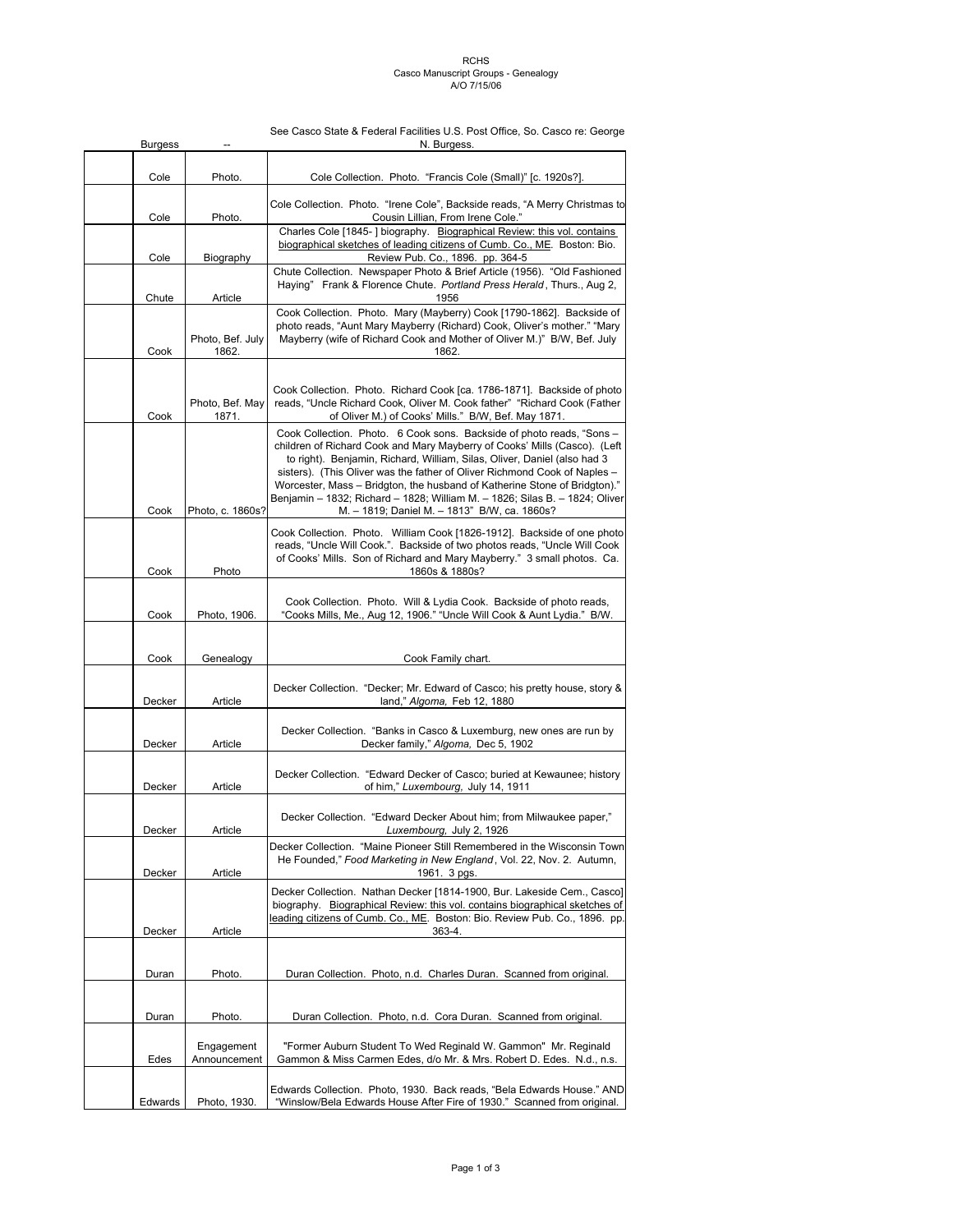## RCHS Casco Manuscript Groups - Genealogy A/O 7/15/06

|                    |                         | Edwards Collection. 1930 photo of Burned House with person in lower left.<br>Back reads, "Bela & Lila Edwards house - Clarence Winslow" and                                                                                                                                                                                                                                                                                                                                                                                                                                                                                                                                         |
|--------------------|-------------------------|-------------------------------------------------------------------------------------------------------------------------------------------------------------------------------------------------------------------------------------------------------------------------------------------------------------------------------------------------------------------------------------------------------------------------------------------------------------------------------------------------------------------------------------------------------------------------------------------------------------------------------------------------------------------------------------|
| Edwards            | Photo, 1930.            | "Winslow/Bela Edwards House after Fire of 1930." Scanned from original.                                                                                                                                                                                                                                                                                                                                                                                                                                                                                                                                                                                                             |
| Edwards            | Photo, 1932.            | Edwards Collection. 1932 photo. Bela Hall Edwards, Viv Rowe with albino<br>deer. Scanned from original.                                                                                                                                                                                                                                                                                                                                                                                                                                                                                                                                                                             |
|                    |                         | Edwards Collection. 7 [Webbs Mills?] Boys Group photo. 1. Arthur<br>Edwards, 2. Walter Small, 3. Ralph Berry, 4. Y. Charles Small, 5. Chris<br>Bartlett, 6. Bela Edwards & 7. Chet. [Chester] Winslow, 1908. Scanned from                                                                                                                                                                                                                                                                                                                                                                                                                                                           |
| Edwards            | Photo, 1908.            | original.                                                                                                                                                                                                                                                                                                                                                                                                                                                                                                                                                                                                                                                                           |
| Gay                | Sampler.                | Gay Family. Mounted & Embroidered, "Genealogy. Lewis Gay Born July 27<br>1801; Mary Maxfield Born Jun 18 1799. Married Oct 25 1826.; Andrew R.<br>Gay Born Aug 17 1827; Benjamin C. Gay Born Feb 5 1829; Jesse G Gay<br>Born Sep 22 1830; Ellen M Gay Born Jul 26 1832; Rebecca M Gay Born Nov<br>10 1836; Abigail S Gay Born Feb 28 1839; Tewksbury Gay Born Nov 19<br>1848 Agd 78." Backside reads, "This sampler was found in the attic of the<br>house at the junction of Old Rte. 302 and Quaker Ridge, now Bob & Judy<br>Mann. The dau. of Lewis & Mary (Maxfield) Gay--Rebecca married Ira<br>Shaw. They had no children of their own but raised Gertrude (Moody)<br>Chute." |
|                    |                         |                                                                                                                                                                                                                                                                                                                                                                                                                                                                                                                                                                                                                                                                                     |
| Gulick             | Wedding<br>Announcement | Gulick Collection. Newspaper wedding announcement of Mrs. Roger<br>Douglas Hewson (Charlotte Vetter Gulick), 1955.                                                                                                                                                                                                                                                                                                                                                                                                                                                                                                                                                                  |
| Gulick             | Christmas Card          | Gulick Collection. Christmas Card from the Halsey Gulicks, 1960. Red &<br>white                                                                                                                                                                                                                                                                                                                                                                                                                                                                                                                                                                                                     |
| Gulick             | Photo                   | Gulick Collection. Photo, c. 1970. Davis & Louise (Gulick) Van Winkle with<br>son. B/W                                                                                                                                                                                                                                                                                                                                                                                                                                                                                                                                                                                              |
| Hancock            | Photo                   | Hancock Collection. Photo. May E. Hancock [1883-1963]. Scanned from<br>Casco Annual Report, Y/E Feb 1914. B/W                                                                                                                                                                                                                                                                                                                                                                                                                                                                                                                                                                       |
| Hancock            | Photo                   | Hancock Collection. Photo. Owen Hancock [1920-1979]. Scanned from a<br>Casco Annual Report? B/W                                                                                                                                                                                                                                                                                                                                                                                                                                                                                                                                                                                     |
| Hancock            | Biography               | Hancock Collection. Biography. "Kevin David Hancock" [1941-1997] by<br>Kelly Michaud, ca. 1997                                                                                                                                                                                                                                                                                                                                                                                                                                                                                                                                                                                      |
|                    |                         | Hancock Collection. Sumner O. Hancock [1855-1934, Bur. Lakeside Cem.,<br>Casco] biography. Biographical Review: this vol. contains biographical<br>sketches of leading citizens of Cumb. Co., ME. Boston: Bio. Review Pub.                                                                                                                                                                                                                                                                                                                                                                                                                                                          |
| Hancock            | Biography               | Co., 1896. pp. 364                                                                                                                                                                                                                                                                                                                                                                                                                                                                                                                                                                                                                                                                  |
| Hutchins           | Photo.                  | Hutchins Collection. Photo, Bertha E. Hutchins, c. 1920?                                                                                                                                                                                                                                                                                                                                                                                                                                                                                                                                                                                                                            |
| Hutchins           | Namecard.               | Hutchins Collection. Small namecard, Bertha E. Hutchins, c. 1920?                                                                                                                                                                                                                                                                                                                                                                                                                                                                                                                                                                                                                   |
| Jordan             | Account book.           | Jordan Collection. N.A. Jordan Account Book, 1894-1896. Names<br>mentioned incl. Lyman Holden, C.T. Knight, W. Bowker, Harrison & Luther<br>Edwards, S.H. & Shirley Manns [sic], Cyrus Decker, Fred Nichols, Ella<br>Dawson, Cynthia & James Jordan, John Brackett, J.F. Gerry, Daniel Fickett,<br>C.O. Martin, etc. Partial envelope covering book reads, "N.A. Jordan,<br>Account Book, Jan 1894. Annette A. Jordan 1848-1941, James Jordan<br>1844-1907, Son-Willard Jordan 1882-1967, Dora-wife of Willard 1882-1962."                                                                                                                                                          |
| Kemp               |                         | Kemp.                                                                                                                                                                                                                                                                                                                                                                                                                                                                                                                                                                                                                                                                               |
| Mann               | Genealogy               | Mann Collection. Ancestor chart beginning with Rosalind H. Crockett (1913-<br>), d/o Carroll Crockett & Mabel ("Agnes") Tripp.<br>Mann Collection. Mann Memorial: Genealogy of the Descendents of Richard                                                                                                                                                                                                                                                                                                                                                                                                                                                                           |
| Mann               | Genealogy               | Man of Scituate, Mass. 1884. Photocopy p. 3; 18-20.<br>Maxfield Collection. Clark N. Maxfield [1810-1893, Bur. Maxfield Cem.,<br>Casco] biography. Biographical Review: this vol. contains biographical                                                                                                                                                                                                                                                                                                                                                                                                                                                                             |
| Maxfield           | Biography               | sketches of leading citizens of Cumb. Co., ME. Boston: Bio. Review Pub.<br>Co., 1896. pp. 342-3.<br>Mayberry Collection. Deacon Richard Mayberry [1811-1889, Bur. Lakeside<br>Cem., Casco] biography. Biographical Review: this vol. contains                                                                                                                                                                                                                                                                                                                                                                                                                                       |
| Mayberry<br>Miller | Biography<br>Article    | biographical sketches of leading citizens of Cumb. Co., ME. Boston: Bio.<br>Review Pub. Co., 1896. pp. 293.<br>Miller Collection. "50th anniversary celebrated." Re: David & Annette Miller.<br>Lewiston Sun Journal Online, July 18, 2004.                                                                                                                                                                                                                                                                                                                                                                                                                                         |
|                    |                         | Maxfield Collection. Clark N. Maxfield [1810-1893, Bur. Maxfield Cem.,<br>Casco] biography. Biographical Review: this vol. contains biographical<br>sketches of leading citizens of Cumb. Co., ME. Boston: Bio. Review Pub.                                                                                                                                                                                                                                                                                                                                                                                                                                                         |
| Maxfield           | Biography               | Co., 1896. pp. 342-3.                                                                                                                                                                                                                                                                                                                                                                                                                                                                                                                                                                                                                                                               |